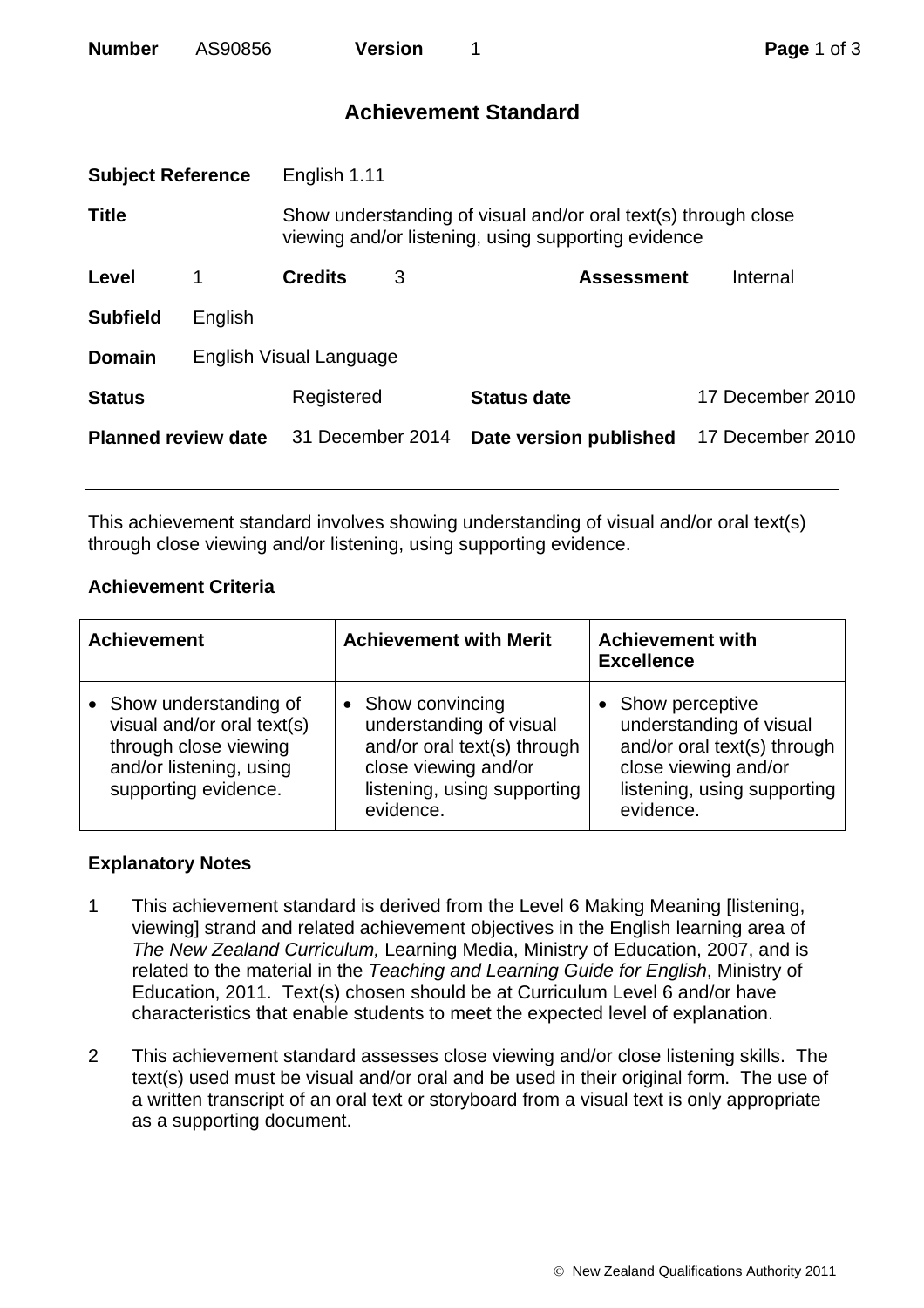- 3 Text(s) for *close viewing and/or listening* may be entire short visual and/or oral text(s), or extract(s) from larger text(s). The specific segment(s) selected for close viewing and/or listening must not have been previously studied in terms of the meanings and effects of their ideas and text conventions.
- 4 *Close viewing and/or listening* responses may be presented in appropriate oral, visual and/or written forms.
- 5 *Close viewing and/or listening* involves a detailed exploration of text aspects.
- 6 Evidence of understanding of texts includes explanation of the following text aspects:
	- purposes and audiences
	- ideas (eg notable or major themes, attitudes, beliefs, experiences, feelings, insights, meanings, opinions, thoughts, and understandings within the text)
	- language features and structures (eg part text, whole text, narrative)
	- text conventions (spelling, punctuation, grammar).
- 7 At least four text aspects must be discussed. Different explanations must be given for each text aspect, each supported by different details.
- 8 *Show understanding of visual and/or oral text(s)* involves explaining aspects of visual and/or oral text(s) in terms of the meanings and effects created.
- 9 *Show convincing understanding* involves explaining how aspects of visual and/or oral text(s) work together to create meaning.
- 10 *Show perceptive understanding* involves explaining how aspects of visual and/or oral text(s) communicate ideas about the text in relation to the writer's purpose as well as wider contexts, such as human experience, society and the wider world.
- 11 *Supporting evidence* refers to the use of specific and relevant details from the text(s) to support ideas.
- 12 The following text types may be included (either as complete texts or as extracts):
	- film, television production, music video
	- drama production
	- multimedia text
	- graphic novel
	- drama production, radio production
	- oratory
	- song performance
	- documentary
	- interview.
- 13 Conditions of Assessment related to this achievement standard can be found at [www.tki.org.nz/e/community/ncea/conditions-assessment.php](http://www.tki.org.nz/e/community/ncea/conditions-assessment.php).